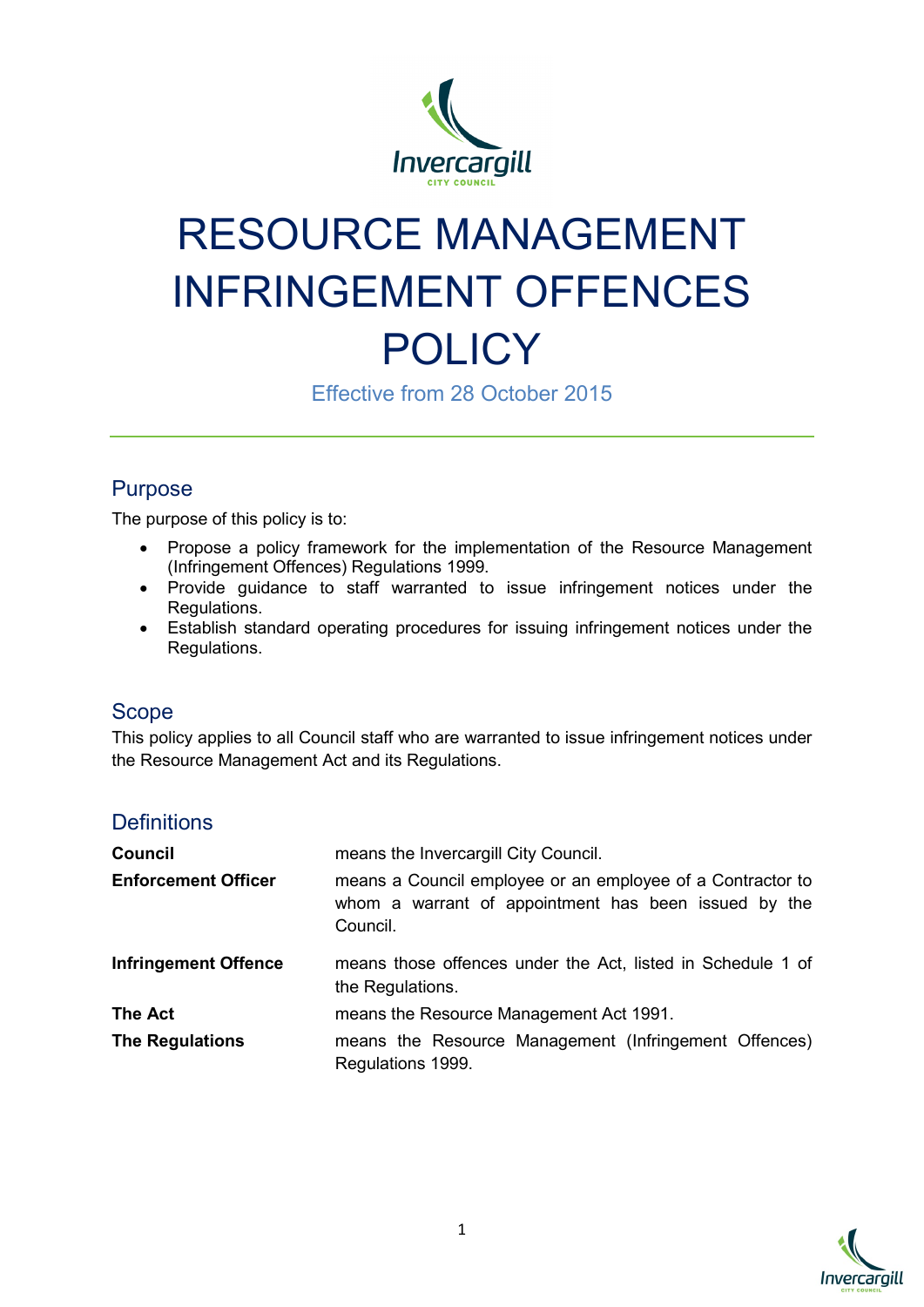### **Introduction**

The Regulations came into force on 1 February 2000. Under the Regulations a Council can issue infringement offence notices in regard to breaches under the Act and/or rules in planning documents created under the Act.

Where an offence occurs an Enforcement Officer of the Council can issue an infringement notice, and in doing so require payment of an infringement fee. Infringement notices can only be issued by a warranted Enforcement Officer under section 38 of the Act.

Schedule 1 of the Regulations details the range of offences and fees. Schedule 1 of the Regulations, as it relates to a Territorial Authority, has been attached as Appendix One to this Policy.

Serving a notice does not in itself initiate criminal proceedings. It constitutes an Infringement Offence. It only leads to criminal proceedings at the defendant's election or on default of payment.

## Contravention of Section 9 of the Act (Restrictions on Use of Land)

When there is found to be contravention of Section 9 of the Act the following will apply:

- An infringement notice is issued for the offence.
- The procedures and defences in Schedule 2 of the Regulations will apply.

An additional defence is available provided that:

- A written notice is delivered to Council within seven days after receipt of an Infringement notice, establishing a case that:
	- 1. This is a first offence under the Regulations; and
	- 2. No adverse environmental effects were generated; and
	- 3. Progress has been made to obtain a resource consent (i.e. lodgement of preliminary documents has occurred) or all activities have or will cease in respect of those activities for which an infringement notice is issued.

#### *Rationale:*

For activities that have not adversely impacted on the environment, and where it is a first offence, it is considered that further leniency should be given beyond the defences in the Regulations. It is possible for Council to broaden the defences as the agency implementing and giving effect to the Regulations.

## Contravention of Sections 322 or 327 of the Act (Contravention of an Abatement Notice or Contravention of an Excessive Noise Direction)

When there is found to be contravention of Sections 322 or 327 of the Act the following will apply:

- An infringement notice is issued for the offence.
- The procedures and defences in Schedule 2 of the Regulations will apply.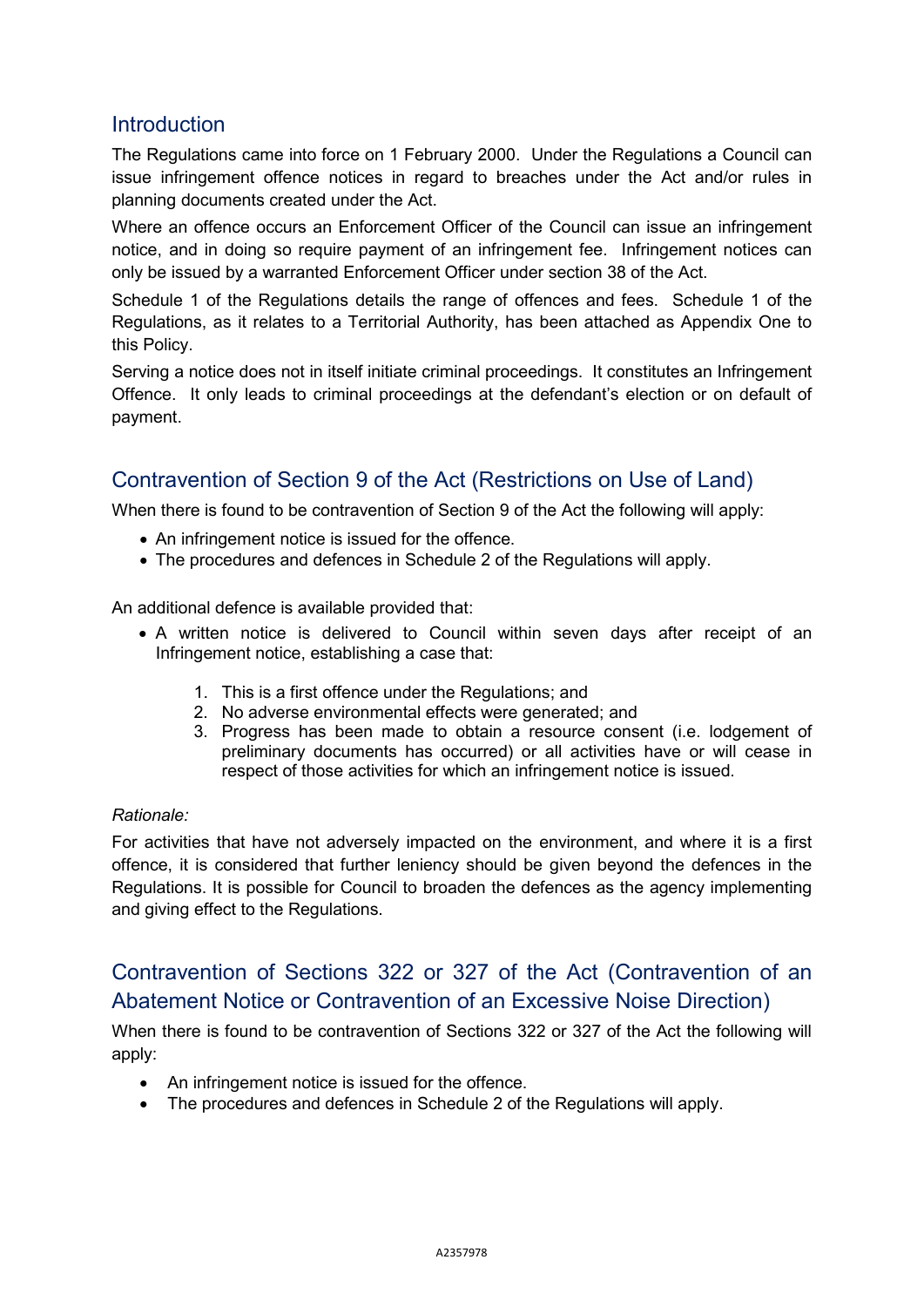#### *Rationale:*

In these circumstances written notice has previously been given of what is required of a person or entity. If this is not adhered to an infringement notice should be issued with a limited range of defences available. In such instances the infringement notice would be an incentive to promote compliance.

## Contravention of Section 22 of the Act (Failure to Provide Certain Information to an Enforcement Officer)

Where a verbal or written request for information is declined the following will apply:

• A following warning will be is issued either verbally or in writing, advising that failure to supply such information is an offence pursuant to the Act and Regulations which could result in an infringement notice being issued.

If the request is still declined then;

- An infringement notice is issued for the offence.
- The procedures and defences in Schedule 2 of the Regulations will apply.

#### *Rationale:*

Where information requested is withheld despite a warning that an infringement notice could be issued it is appropriate that a limited range of defences be available.

#### Appropriateness of Infringement Notice

Since the offender has a right to request a hearing, an Enforcement Officer has to be sure prior to issuing the notice that the evidence obtained is sufficient to prove the offence beyond reasonable doubt.

The issuing (with payment) of an infringement notice removes the ability for Council to undertake a prosecution against a party responsible for the offence in question.

An infringement notice should only be issued where:

- The Enforcement Officer is confident that should the matter go to Court, it can be proven beyond reasonable doubt that the person or entity on whom the notice is being served committed the offence.
- Council would not want to prosecute for that particular offence.
- The issuing of an infringement notice is likely to be a viable deterrent.
- The fine imposed is sufficient for the severity of the offence.
- The evidence collected is sufficient to prove the offence beyond reasonable doubt.
- Authorisation to issue the infringement notice has been obtained from the Director of Environmental and Planning Services.

An infringement notice would not be appropriate in the following circumstances:

- Where non-compliance is ongoing and not within the offender's capability to remedy quickly.
- Where the penalty would be inadequate for the severity of the offence.
- Where the extent of harm to the environment cannot be immediately assessed.
- Where the evidence collected is controversial or insufficient.
- Where a period of 6 months has elapsed since the alleged non-compliance.
- Where negotiations are underway and the Enforcement Officer is satisfied that progress is being made.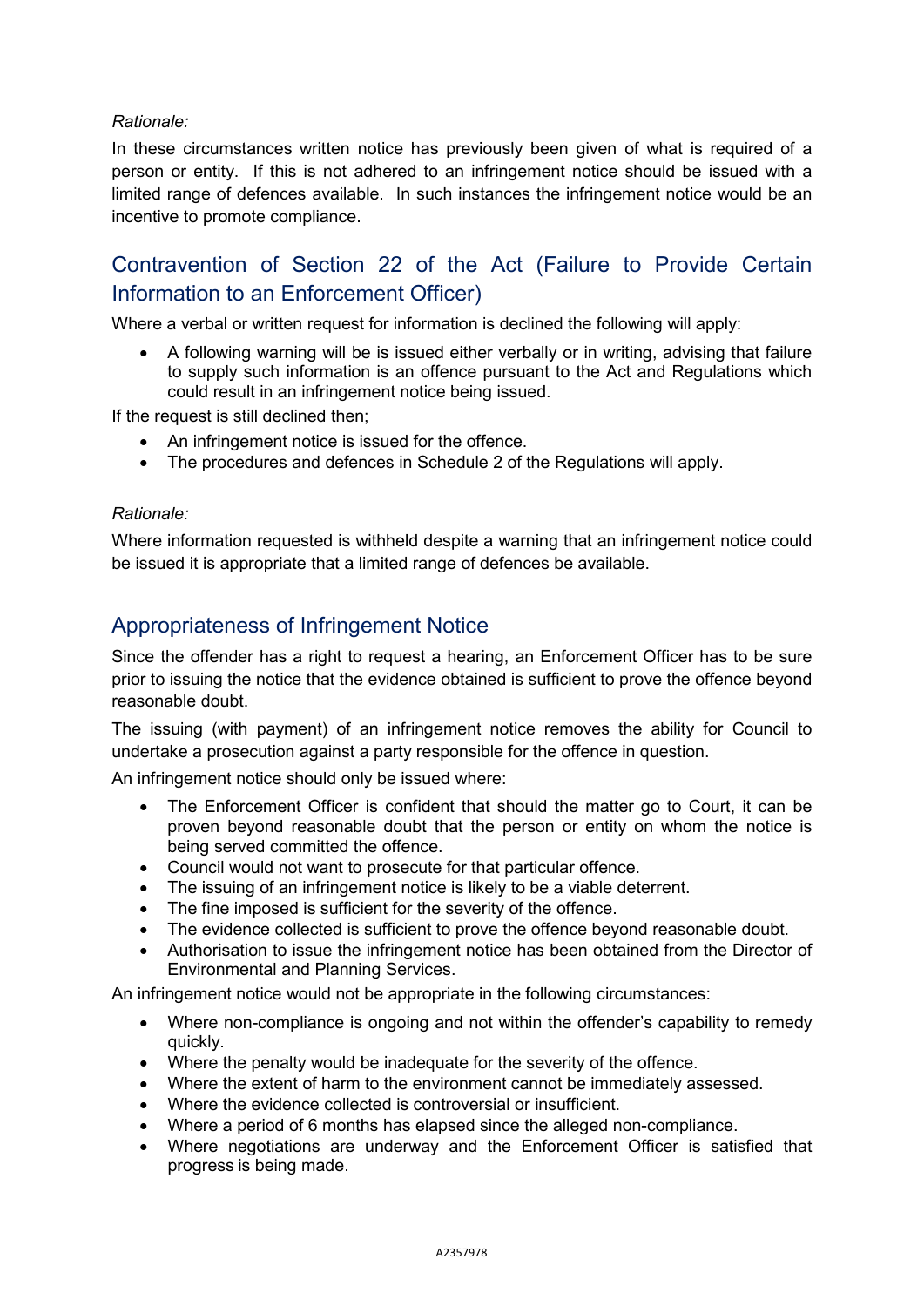• Where a direction has been issued specifying a timeframe which has not expired.

## Information on Evidence Required Prior to Issuing Infringement Notice

Before issuing an infringement notice the following evidence shall be substantiated:

- The particular offence that was committed.
- The person or entity responsible for committing the offence.
- The person's address (or registered office if it is a company).
- Where the offence took place.
- When the offence took place.
- Any other relevant information necessary to succeed in a Court Hearing.

| <b>Revision History:</b>                  | Reviewed in September 2018.                                                                                                                                                      |  |
|-------------------------------------------|----------------------------------------------------------------------------------------------------------------------------------------------------------------------------------|--|
| <b>Effective Date:</b>                    | 28 October 2015                                                                                                                                                                  |  |
| <b>Review Period:</b>                     | This policy will be reviewed every three (3)<br>years unless earlier review is required due to<br>legislative change, or is warranted by another<br>reason requested by Council. |  |
| <b>New Review Date:</b>                   | October 2021                                                                                                                                                                     |  |
| <b>Associated Documents / References:</b> | Resource Management Act 1991.<br>Resource Management (Infringement<br>Offences) Regulations 1999                                                                                 |  |
| <b>Supersedes:</b>                        | 2010 Resource Management Infringement<br><b>Offences Policy</b>                                                                                                                  |  |
| <b>Reference Number:</b>                  | A1444689                                                                                                                                                                         |  |
| <b>Policy Owner:</b>                      | Director of Environmental and Planning<br>Services                                                                                                                               |  |
|                                           |                                                                                                                                                                                  |  |